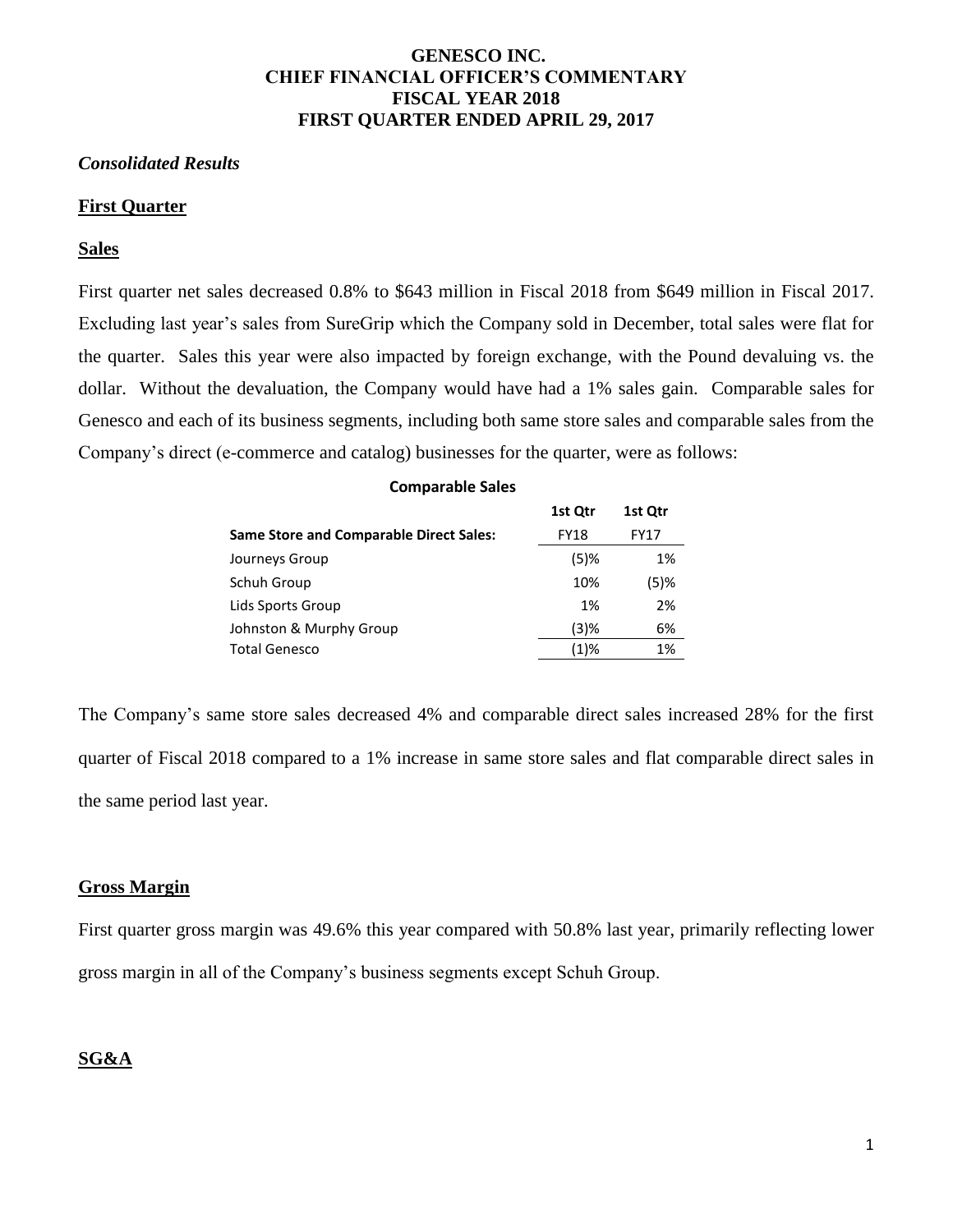Selling and administrative expense for the first quarter this year was 49.1% compared to 47.5% of sales last year. The increase in expenses as a percentage of sales reflects increased expenses in Journeys Group, Lids Sports Group and Johnston & Murphy Group, partially offset by decreased expenses in Schuh Group and Licensed Brands, while Corporate expense remained flat.

## **Asset Impairment and Other Items**

The asset impairment and other charge for the first quarter of Fiscal 2018 is \$0.1 million in asset impairments. The previous year's first quarter asset impairment and other charge of \$3.6 million included asset impairments of \$3.4 million and other legal matters of \$0.2 million. The asset impairment and other charge are referred to as "Excluded Items" in the discussion below.

## **Operating Income**

Genesco's operating income for the first quarter was \$2.8 million this year compared with \$17.9 million last year. Adjusted for the Excluded Items in both periods, operating income for the first quarter was \$2.9 million this year compared with \$21.5 million last year. Adjusted operating margin was 0.5% of sales in the first quarter of Fiscal 2018 and 3.3% last year. A reconciliation of non-GAAP financial measures to the most directly comparable GAAP measure is posted on the company's website in conjunction with this document.

#### **Interest Expense**

Net interest expense for the quarter was \$1.2 million, compared with \$1.1 million for the same period last year.

#### **Pretax Earnings**

Pretax earnings for the quarter were \$1.6 million in Fiscal 2018 and \$16.8 million last year. Adjusted for the Excluded Items in both years, pretax earnings for the quarter were \$1.7 million in Fiscal 2018 compared to \$20.3 million last year. A reconciliation of non-GAAP financial measures to the most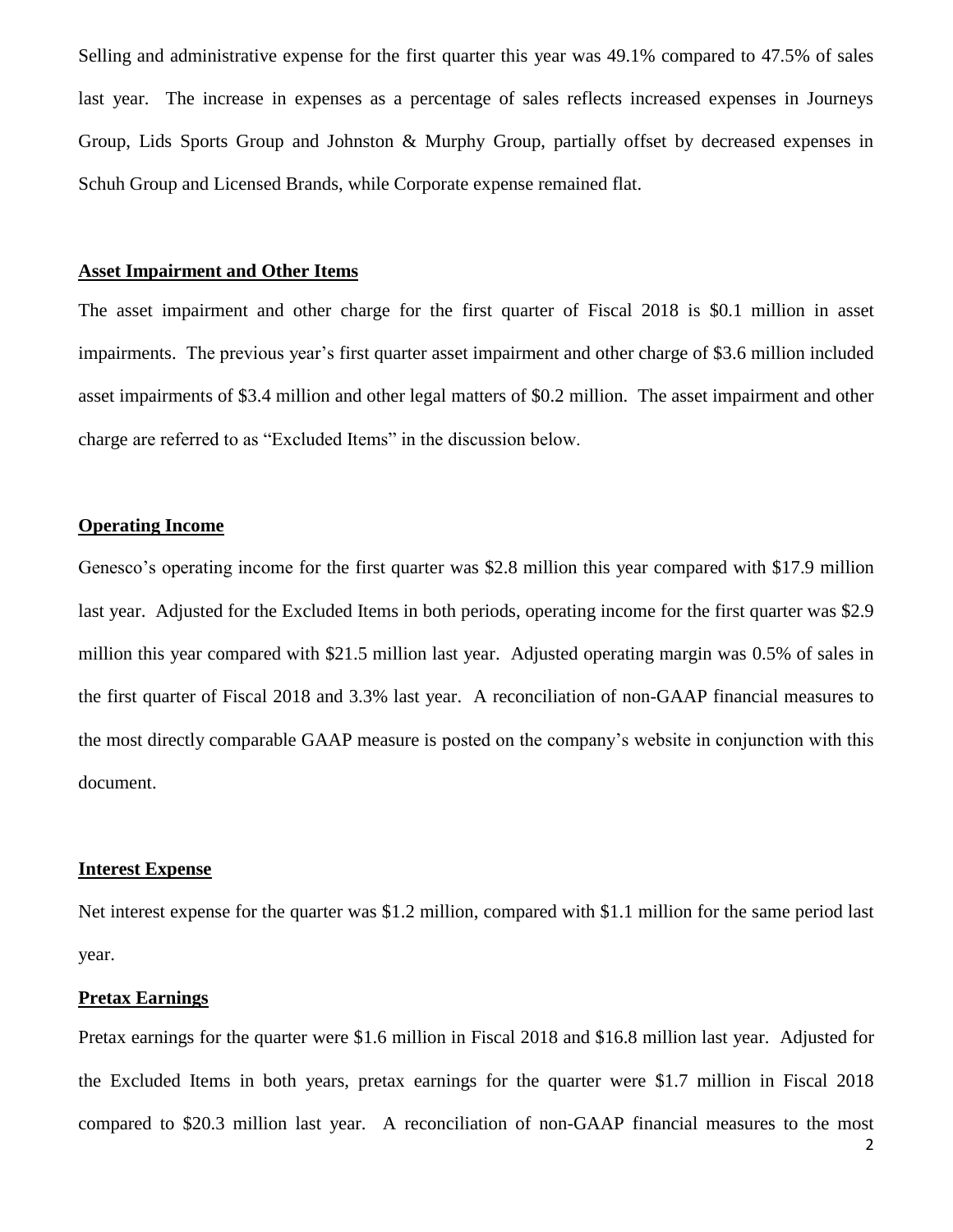directly comparable GAAP measure is posted on the company's website in conjunction with this document.

## **Taxes**

The effective tax rate for the quarter was 38.3% in Fiscal 2018 compared to 37.0% last year. The adjusted tax rate, reflecting the exclusion of the Excluded Items, was 36.7% in Fiscal 2018 compared to 36.2% last year. The higher adjusted tax rate for this year reflects discrete items that had a bigger impact due to lower pretax earnings.

#### **Earnings From Continuing Operations After Taxes**

Earnings from continuing operations were \$1.0 million, or \$0.05 per diluted share, in the first quarter of Fiscal 2018, compared to earnings of \$10.6 million, or \$0.50 per diluted share, in the first quarter last year. Adjusted for the Excluded Items in both periods, first quarter earnings from continuing operations were \$1.1 million, or \$0.06 per diluted share in Fiscal 2018, compared with \$13.0 million, or \$0.62 per diluted share, last year. A reconciliation of non-GAAP financial measures to the most directly comparable GAAP measure is posted on the company's website in conjunction with this document.

## *Segment Results*

#### **Lids Sports Group**

Lids Sports Group's sales for the first quarter decreased 1.4% to \$177 million from \$179 million last year, reflecting a decrease in the Group's store count of over 100 stores in the last year. Comparable sales, including both same store and comparable direct sales, increased 1% this year compared to 2% last year.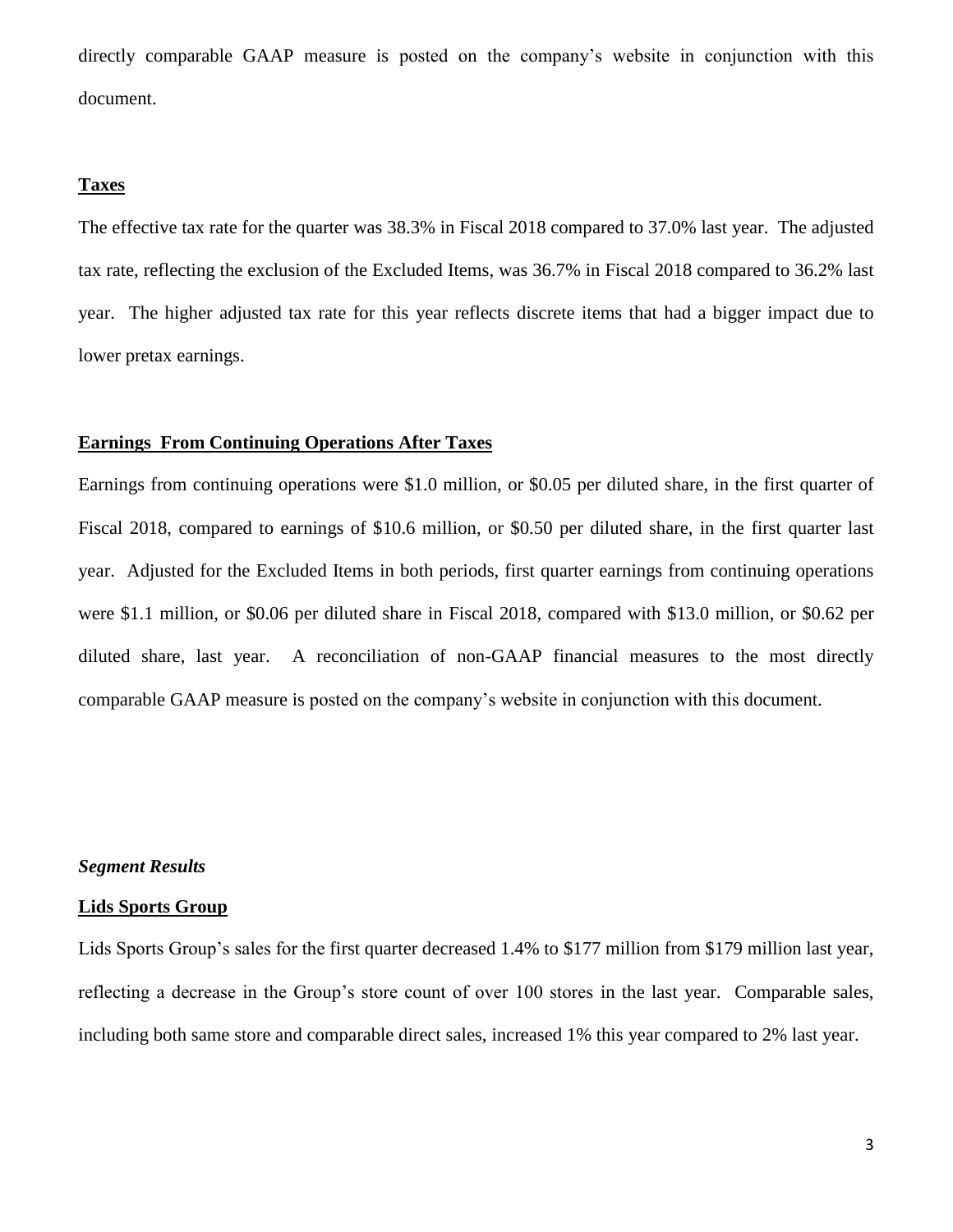The Group's gross margin as a percent of sales decreased 140 basis points primarily reflecting increased promotional activity relative to the year before and changes in sales mix. SG&A expense as a percent of sales increased 300 basis points, reflecting increased compensation, marketing, benefit and depreciation expenses, partially offset by decreased bonus expense.

The Group's first quarter operating loss for Fiscal 2018 was \$(1.8) million, or (1.0)% of sales, down from operating earnings of \$6.0 million, or 3.4% of sales, last year.

## **Journeys Group**

Journeys Group's sales for the quarter decreased 3.4% to \$284 million from \$294 million last year. Combined comparable sales decreased 5% for the first quarter of Fiscal 2018 compared with a 1% increase last year.

Gross margin for the Journeys Group decreased 110 basis points in the quarter due primarily to lower initial margins due to changes in product mix and higher shipping and warehouse expenses. Markdowns were flat for the quarter.

The Journeys Group's SG&A expense increased 300 basis points as a percent of sales for the first quarter, reflecting increased store related expenses, primarily increased rent expense, selling salaries and marketing expense.

The Journeys Group's operating income for the first quarter of Fiscal 2018 was \$7.5 million, or 2.6% of sales, compared to \$19.6 million, or 6.7% of sales, last year.

## **Schuh Group**

Schuh Group's sales for the quarter increased 1.0% to \$76 million, compared to \$76 million last year. Even with the increase in sales, Schuh Group sales were impacted by declines in exchange rates which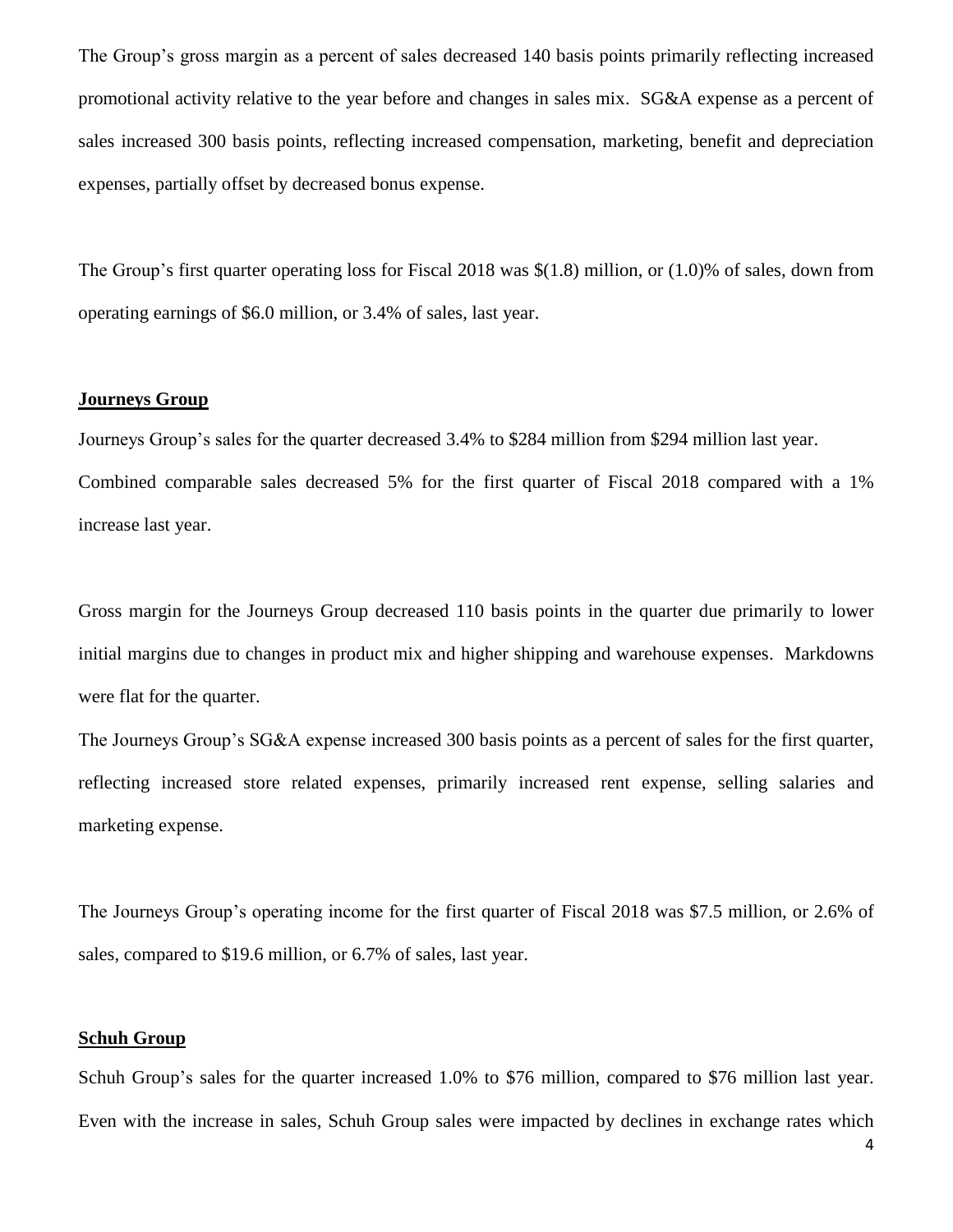decreased sales \$10.2 million in the first quarter this year compared to the same period last year. Total comparable sales increased 10% compared to a 5% decrease last year.

Schuh Group's gross margin was up 50 basis points in the quarter due primarily to improved margins from certain product categories partially offset by increased shipping and warehouse expense. Schuh Group's SG&A expense decreased 220 basis points due to decreased store related expenses, primarily decreases in rent expense, selling salaries and depreciation expense, partially offset by increased bonus expense.

Schuh Group's operating loss for the first quarter of Fiscal 2018 was (\$0.7) million, or (0.9%) of sales compared with (\$2.7) million, or (3.5%) of sales last year.

## **Johnston & Murphy Group**

Johnston & Murphy Group's first quarter sales increased 4.0%, to \$73 million, compared to \$70 million in the first quarter last year.

Johnston & Murphy wholesale sales increased 10% for the quarter. Combined comparable sales decreased 3% for the first quarter of Fiscal 2018 compared to a 6% increase last year.

Johnston & Murphy's gross margin for the Group decreased 100 basis points in the quarter primarily due to growth of wholesale sales which carry a lower gross margin and increased shipping and warehouse expenses. SG&A expense as a percent of sales increased 60 basis points, due primarily to store related expenses reflecting the impact of negative leverage from the negative comparable sales across most of the store related categories.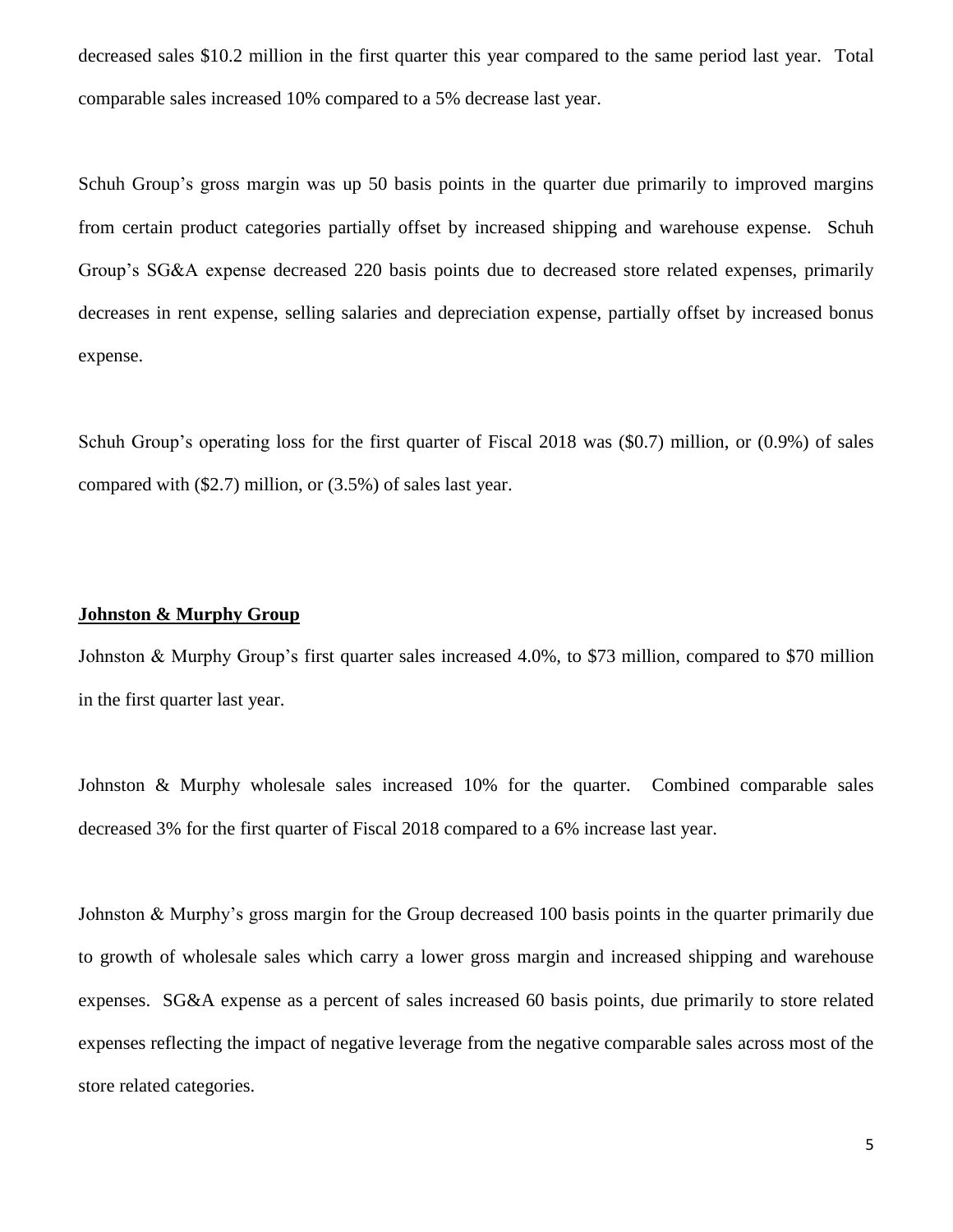The Group's operating income for the first quarter of Fiscal 2018 was \$3.8 million or 5.2% of sales, compared to \$4.8 million, or 6.9% of sales last year.

## **Licensed Brands**

Licensed Brands' sales increased 12.0% to \$33 million in the first quarter of Fiscal 2018, compared to \$29 million in the first quarter last year reflecting in part customers delaying delivery of fourth quarter product to the first quarter this year. Gross margin was down 410 basis points due to lower initial margins, reflecting the sale of SureGrip Footwear in the fourth quarter of Fiscal 2017, which carried the group's highest gross margin.

SG&A expense as a percent of sales was down 470 basis points primarily due to the sale of SureGrip Footwear which had higher expenses as a percentage of sales than the remaining Licensed Brands Group. In addition, the remaining expenses leveraged in total due to the increased sales.

Operating income for the first quarter of Fiscal 2018 was \$2.3 million or 6.9% of sales, compared with \$1.9 million, or 6.3% of sales, last year.

## **Corporate**

Corporate expenses were \$8.3 million or 1.3% of sales for the first quarter of Fiscal 2018, compared with \$11.8 million or 1.8% of sales, last year. Adjusted for the applicable Excluded Items, corporate expenses were flat at \$8.2 million compared to last year, but reflect decreased bonus expense offset by increases in professional fees, foreign exchange loss and other corporate expenses. A reconciliation of non-GAAP financial measures to the most directly comparable GAAP measures is posted on the Company's website in conjunction with this document.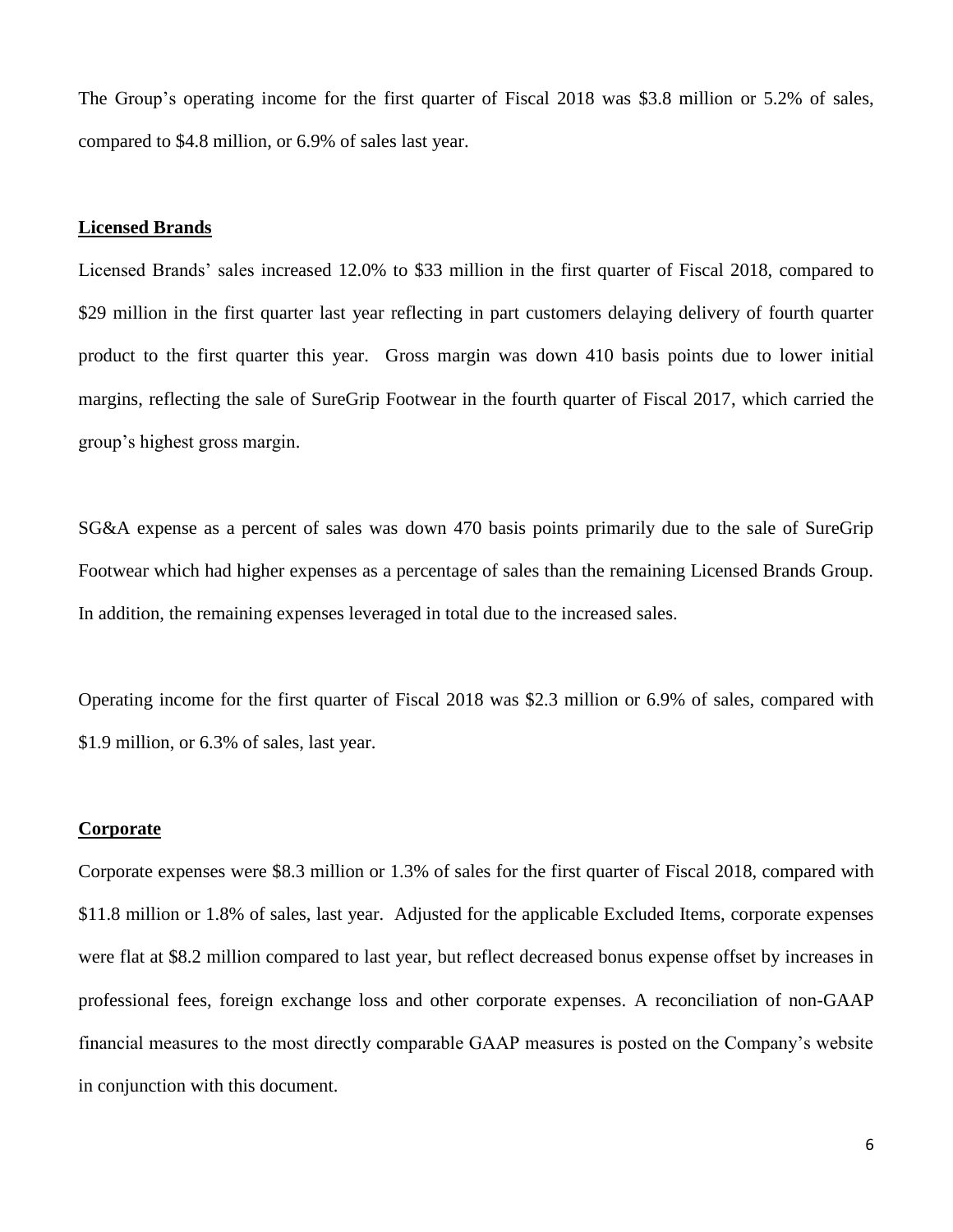## *Balance Sheet*

## **Cash**

Cash at the end of the first quarter was flat at \$43 million compared with last year. We ended the quarter with \$29 million in U.K. debt, compared with \$53 million in U.K. debt last year. Domestic revolver borrowings were \$109 million at the end of the first quarter this year compared to \$63 million for the first quarter last year. The domestic revolver borrowings included \$21 million related to Genesco (UK) Limited and \$38 million related to GCO Canada, with \$50 million in U.S. dollar borrowings at the end of the first quarter of Fiscal 2018.

We repurchased 275,300 shares in the first quarter of Fiscal 2018 for a cost of \$16.2 million at an average price of \$58.71. As of the end of the first quarter of Fiscal 2018, we had about \$24 million remaining under the most recent buyback authorization. We repurchased 1.1 million shares in the first quarter of Fiscal 2017 for a cost of \$73.4 million at an average price of \$66.75.

## **Inventory**

Inventories increased 5% in the first quarter of Fiscal 2018 on a year-over-year basis. Retail inventory per square foot increased 7%.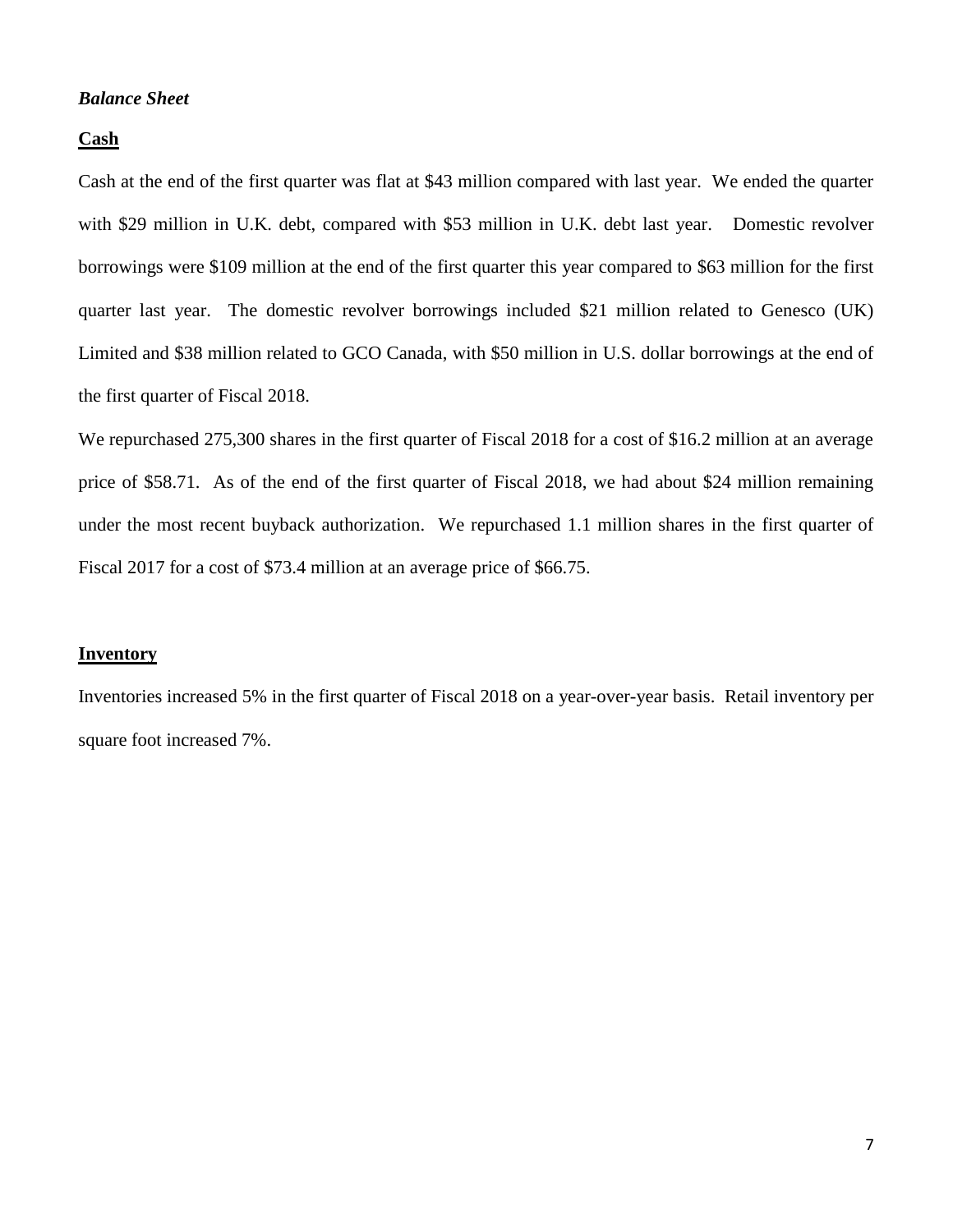## *Capital Expenditures and Store Count*

For the first quarter, capital expenditures were \$30 million and depreciation and amortization was \$20 million. During the quarter, we opened 20 new stores and closed 58 stores. Excluding Locker Room by Lids in Macy's stores, we ended the quarter with 2,632 stores compared with 2,657 stores at the end of the first quarter last year, or a decrease of 1%. Square footage was up 1% on a year-over-year basis, excluding the Macy's locations. The store count as of April 29, 2017 included:

| Lids stores (including 111 stores in Canada)    | 873   |
|-------------------------------------------------|-------|
| Lids Locker Room Stores (including 33 stores in | 177   |
| Canada)                                         |       |
| Lids Clubhouse stores                           | 25    |
| Journeys stores (including 46 stores in Canada) | 941   |
| Little Burgundy                                 | 36    |
| Journeys Kidz stores                            | 236   |
| Shi by Journeys stores                          | 37    |
| <b>Schuh Stores</b>                             | 129   |
| Johnston & Murphy Stores and Factory stores     | 178   |
| (including 7 stores in Canada)                  |       |
| <b>Total Stores</b>                             | 2,632 |
| Locker Room by Lids in Macy's stores            | 124   |
| <b>Total Stores and Macy's Locations</b>        | 2,756 |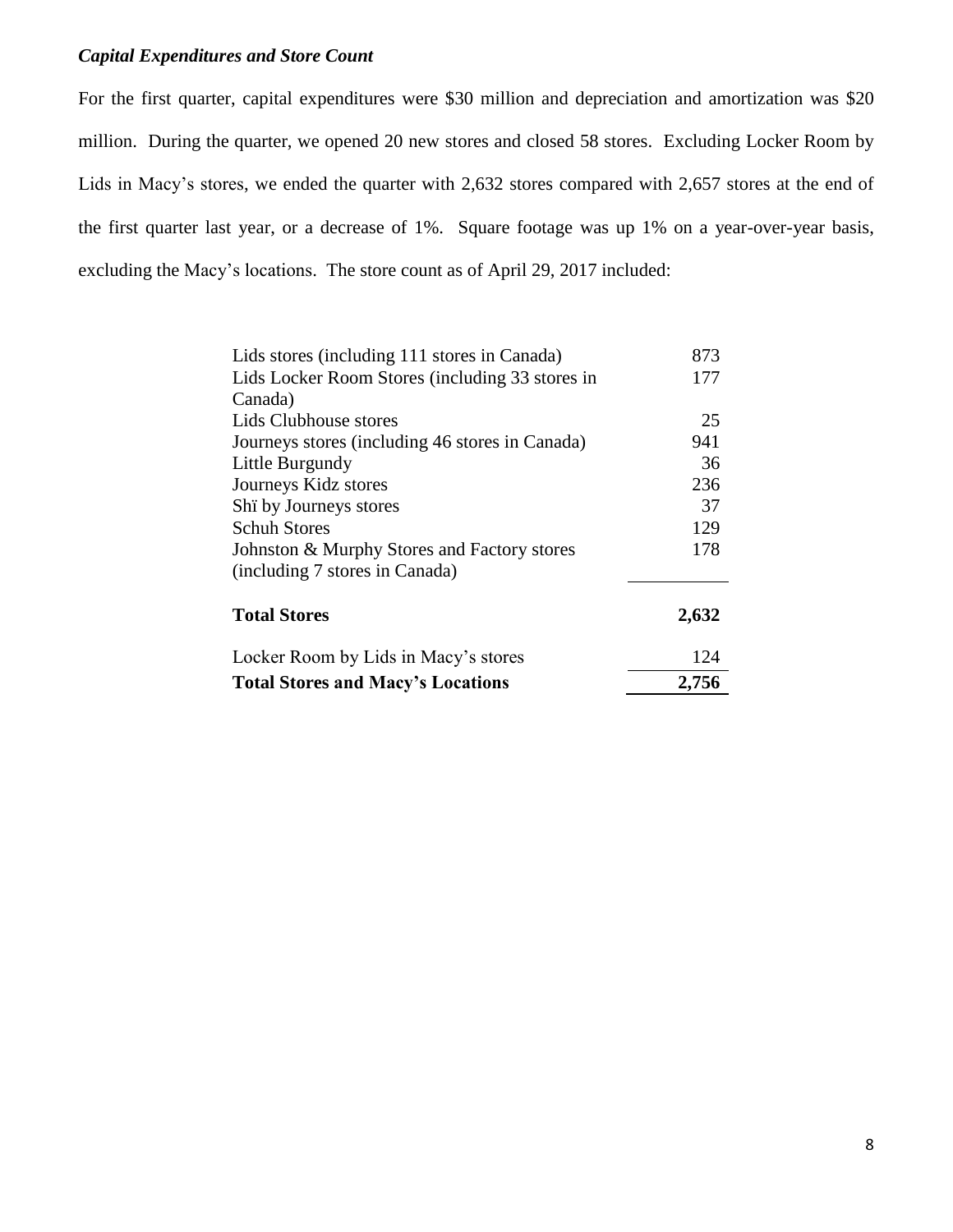For Fiscal 2018, we are forecasting capital expenditures in the range of \$135 to \$145 million and depreciation and amortization of about \$80 million. Projected square footage is expected to be down approximately 1% for Fiscal 2018. Our current store openings and closing plans by chain are as follows:

|                                    | <b>Actual</b><br><b>Jan 2017</b> | Projected<br><b>New</b> | Projected<br>Conv | Projected<br><b>Closings</b> | Projected<br><b>Jan 2018</b> |
|------------------------------------|----------------------------------|-------------------------|-------------------|------------------------------|------------------------------|
| <b>Journeys Group</b>              | 1,249                            | 60                      | $\bf{0}$          | (50)                         | 1,259                        |
| Journeys stores (U.S.)             | 900                              | 15                      | $\overline{0}$    | (25)                         | 890                          |
| Journeys stores (Canada)           | 44                               | 5                       | $\theta$          | $\Omega$                     | 49                           |
| Little Burgundy                    | 36                               | 5                       | $\theta$          | $\Omega$                     | 41                           |
| Journeys Kidz stores               | 230                              | 35                      | $\theta$          | (3)                          | 262                          |
| Shi by Journeys                    | 39                               | $\theta$                | $\boldsymbol{0}$  | (22)                         | 17                           |
| <b>Johnston &amp; Murphy Group</b> | 177                              | 8                       | $\boldsymbol{0}$  | (5)                          | <b>180</b>                   |
| <b>Schuh Group</b>                 | 128                              | 10                      | $\boldsymbol{0}$  | (3)                          | 135                          |
| <b>Lids Sports Group</b>           | 1,240                            | 24                      | $\bf{0}$          | (85)                         | 1,179                        |
| Lids hat stores (U.S.)             | 770                              | 17                      | $\boldsymbol{0}$  | (26)                         | 761                          |
| Lids hat stores (Canada)           | 112                              | 6                       |                   | (4)                          | 115                          |
| Locker Room stores (U.S.)          | 146                              | 1                       | $\overline{2}$    | (20)                         | 129                          |
| Locker Room stores (Canada)        | 35                               | 0                       | (1)               | (6)                          | 28                           |
| Clubhouse stores                   | 26                               | $\Omega$                | (2)               | (2)                          | 22                           |
| Locker Room by Lids (Macy's)       | 151                              | 0                       | $\theta$          | (27)                         | 124                          |
| <b>Total Stores</b>                | 2,794                            | 102                     | 0                 | (143)                        | 2,753                        |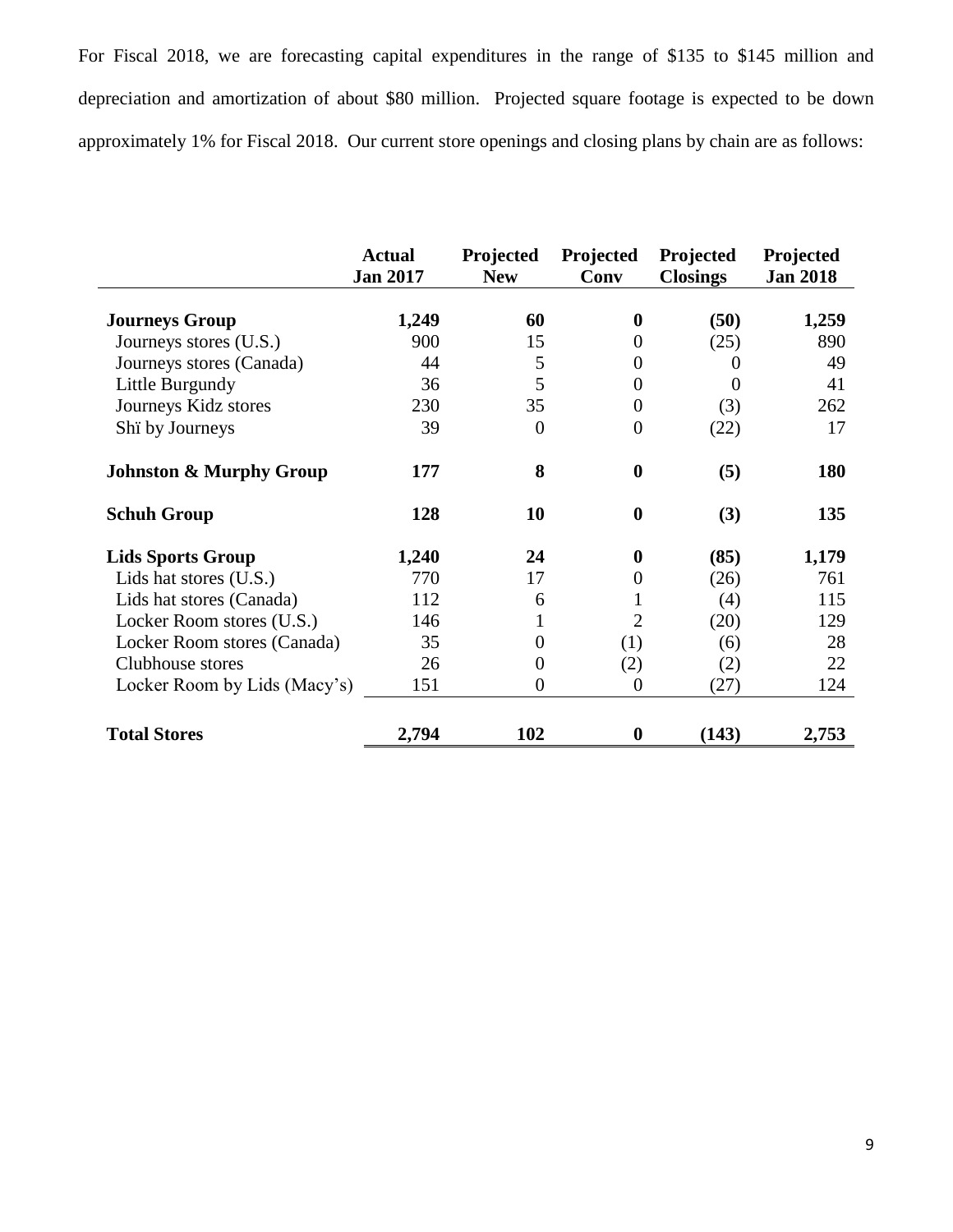# *Comparable Sales Assumptions in Fiscal 2018 Guidance*

Our guidance for Fiscal 2018 assumes comparable sales (including both same store sales and comparable

direct sales) for each retail segment by quarter as follows:

|                            | <b>Actual</b> | <b>Guidance</b> | <b>Guidance</b>         | <b>Guidance</b> |             |
|----------------------------|---------------|-----------------|-------------------------|-----------------|-------------|
|                            | Q1            | Q2              | $\overline{\mathbf{Q}}$ | Q <sub>4</sub>  | <b>FY18</b> |
| Journeys Group             | (5)%          | $(1) - 0\%$     | $2 - 3%$                | $3 - 4%$        | $0 - 1\%$   |
| Lids Sports Group          | 1%            | $0 - 1\%$       | $1 - 2\%$               | $(2)-(1)\%$     | $0 - 1\%$   |
| Schuh Group                | 10%           | $2 - 3\%$       | $1 - 2\%$               | $1 - 2\%$       | $3 - 4%$    |
| Johnston & Murphy<br>Group | (3)%          | $0 - 1\%$       | $1 - 2\%$               | $2 - 3\%$       | $0 - 1\%$   |
| <b>Total Genesco</b>       | $(1)\%$       | $0 - 1\%$       | $1 - 2\%$               | $1 - 2\%$       | $0 - 1\%$   |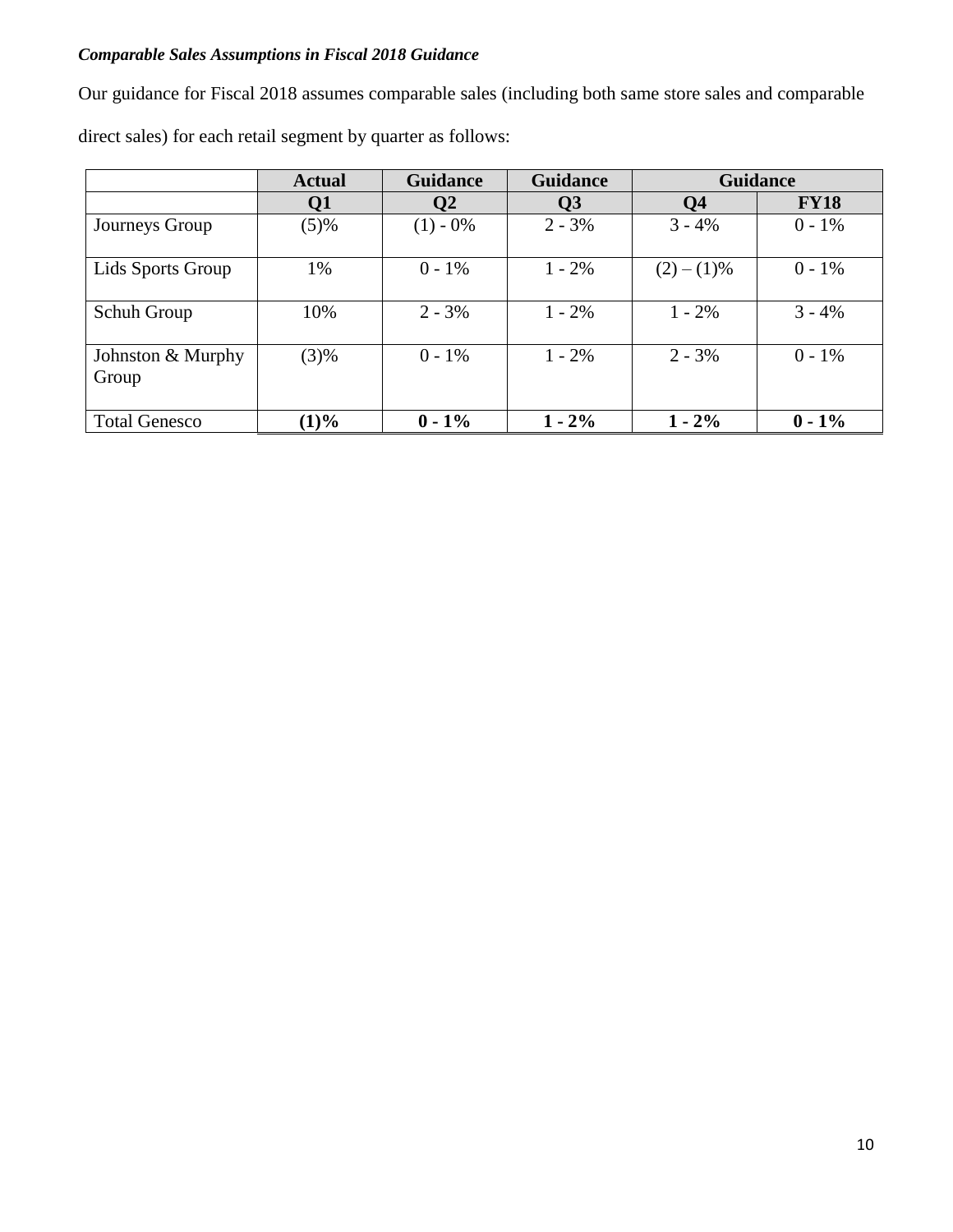#### **Cautionary Note Concerning Forward-Looking Statements**

This presentation contains forward-looking statements, including those regarding the performance outlook for the Company and its individual businesses (including, without limitation, sales, expenses, margins, growth and earnings) and all other statements not addressing solely historical facts or present conditions. Actual results could vary materially from the expectations reflected in these statements. A number of factors could cause differences. These include adjustments to estimates and projections reflected in forward-looking statements, including the level and timing of promotional activity necessary to maintain inventories at appropriate levels; the timing and amount of non-cash asset impairments related to retail store fixed assets and intangible assets of acquired businesses; the effectiveness of the Company's omnichannel initiatives; costs associated with changes in minimum wage and overtime requirements; the level of chargebacks from credit card users for fraudulent purchases or other reasons; weakness in the consumer economy and retail industry; competition in the Company's markets, including online; fashion trends that affect the sales or product margins of the Company's retail product offerings; weakness in shopping mall traffic and challenges to the viability of malls where the Company operates stores, related to planned closings of anchor and department stores or other factors; the imposition of tariffs on imported products or the disallowance of tax deductions on imported products; changes in buying patterns by significant wholesale customers; bankruptcies or deterioration in financial condition of significant wholesale customers or the inability of wholesale customers or consumers to obtain credit; disruptions in product supply or distribution; unfavorable trends in fuel costs, foreign exchange rates, foreign labor and material costs, and other factors affecting the cost of products; the effects of the British decision to exit the European Union, including potential effects on consumer demand, currency exchange rates, and the supply chain; the Company's ability to continue to complete and integrate acquisitions, expand its business and diversify its product base; changes in the timing of holidays or in the onset of seasonal weather affecting period-to-period sales comparisons; and the performance of athletic teams, the participants in major sporting events such as the Super Bowl and World Series, developments with respect to certain individual athletes, and other sports-related events or changes that may affect period-toperiod comparisons in the Company's Lids Sports Group retail businesses. Additional factors that could affect the Company's prospects and cause differences from expectations include the ability to build, open, staff and support additional retail stores and to renew leases in existing stores and control occupancy costs, and to conduct required remodeling or refurbishment on schedule and at expected expense levels; deterioration in the performance of individual businesses or of the Company's market value relative to its book value, resulting in impairments of fixed assets or intangible assets or other adverse financial consequences; unexpected changes to the market for the Company's shares; variations from expected pension-related charges caused by conditions in the financial markets; disruptions in the Company's